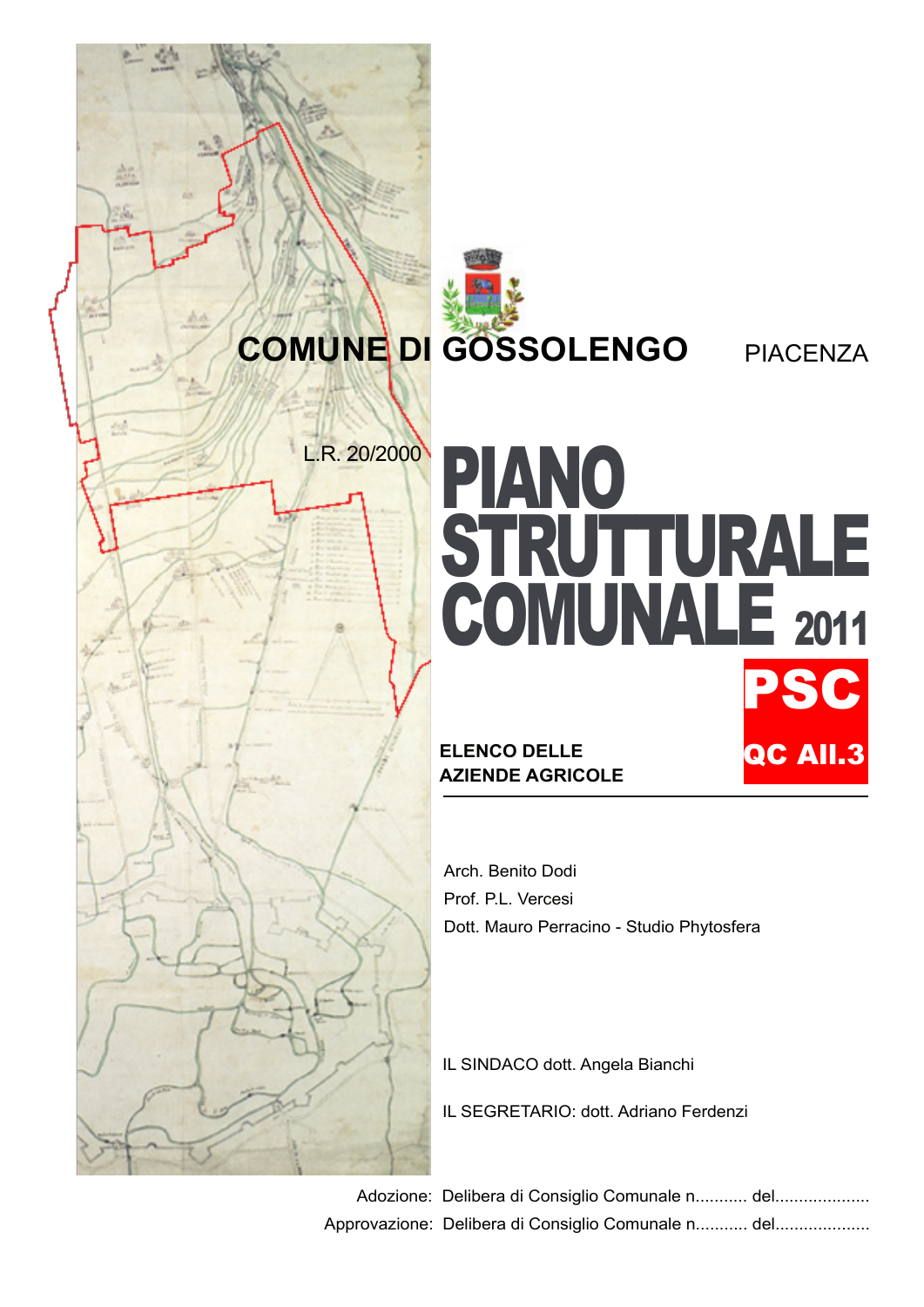| ID<br>QC<br>02 | <b>DENOMINAZIONE</b>                                              | <b>INDIRIZZO</b>                            | <b>ATTIVITA'</b>                                                                                                                                      |
|----------------|-------------------------------------------------------------------|---------------------------------------------|-------------------------------------------------------------------------------------------------------------------------------------------------------|
| A <sub>2</sub> | <b>BERTOCCHI GIANCARLO</b>                                        | LOC.<br>COLOMBARA,<br>44/BIS<br>QUARTAZZOLA | COLTIVAZIONI MISTE DI CEREALI E ALTRI<br><b>SEMINATIVI</b>                                                                                            |
| A3             | <b>RAZZA PIERINO</b>                                              | LOC. COLOMBARA<br>QUARTAZZOLA               | COLTIVAZIONI MISTE DI CEREALI E ALTRI<br><b>SEMINATIVI</b>                                                                                            |
| <b>B1</b>      | <b>ANSELMI CESARE E ADRIANO</b><br><b>SOCIETA' AGRICOLA</b>       | <b>BIGOTTI</b>                              | ALLEVAMENTO BOVINI DA LATTE E<br>COLTIVAZIONE DI CEREALI E<br><b>POMODORO</b>                                                                         |
| B <sub>3</sub> | <b>VERCESI LUIGI</b>                                              | LOC. CASA MATTA.<br>41                      | COLTIVAZIONI MISTE DI CEREALI E ALTRI<br><b>SEMINATIVI</b>                                                                                            |
| C4a            | <b>CASTAGNA FRANCESCO</b>                                         | CASCINA DUOMO                               | <b>COLTIVAZIONE DI CEREALI E</b><br><b>FORAGGERE</b>                                                                                                  |
| C4b            | <b>VERMI MICHELE</b>                                              | VIA DUOMO, 88                               | ALLEVAMENTO BOVINI DA LATTE E<br><b>COLTIVAZIONE DI CEREALI</b>                                                                                       |
| C <sub>5</sub> | AZ. AGRICOLA LAZZARA DI<br><b>BARBIERI S.S. SOCIETA' AGRICOLA</b> | LOC. LAZZARA, 92 -<br>CARATTA               | ALLEVAMENTO DI BOVINI E BUFALINI,<br>PRODUZIONE DI LATTE CRUDO                                                                                        |
| C7             | <b>AGRITURISMO IL RIO SOCIETA'</b><br><b>AGRICOLA S.S.</b>        | LOC. ROSSIA, 33                             | COLTIVAZIONE DI ORTAGGI,<br>COLTIVAZIONI MISTE DI CEREALI E ALTRI<br>SEMINATIVI, ALLEVAMENTO DI<br>POLLAME E ALTRI VOLATILI,<br>ALLEVAMENTO DI EQUINI |
| C9             | <b>SOCIETA' AGRICOLA</b><br><b>COLTIVATORI E DINTORNI S.S.</b>    | LOC. ROSSIA                                 | COLTIVAZIONI MISTE DI CEREALI E ALTRI<br><b>SEMINATIVI</b>                                                                                            |
| C12            | <b>LIBE' ANGELINA</b>                                             | LOC. ROSSIA, 27                             | COLTIVAZIONI MISTE DI CEREALI E ALTRI<br><b>SEMINATIVI</b>                                                                                            |
| <b>C14</b>     | <b>TORRI MAESTRI</b>                                              | LOC. TORRONE                                | <b>AGRITURISMO</b>                                                                                                                                    |
| C16            | <b>MERLINI MARIO</b>                                              | LOC. ROSSIA                                 | COLTIVAZIONI MISTE DI CEREALI E ALTRI<br><b>SEMINATIVI</b>                                                                                            |
| C17            | AZ. AGRICOLA MATTIOLA DI<br><b>GHEZZI S.S. SOCIETA' AGRICOLA</b>  | VIA MATTIOLA, 10                            | <b>COLTIVAZIONE ORTAGGI MISTE</b><br>CEREALI E ALTRI SEMINATIVI,<br><b>BARBABIETOLE DA ZUCCHERO</b>                                                   |
| D <sub>1</sub> | <b>MASSINI ALBERTO</b>                                            | LOC. CASA<br>BLATTA-CARATTA,<br>72          | COLTIVAZIONI MISTE DI CEREALI E ALTRI<br>SEMINATIVI, COLTIVAZIONE DI<br><b>ORTAGGI</b>                                                                |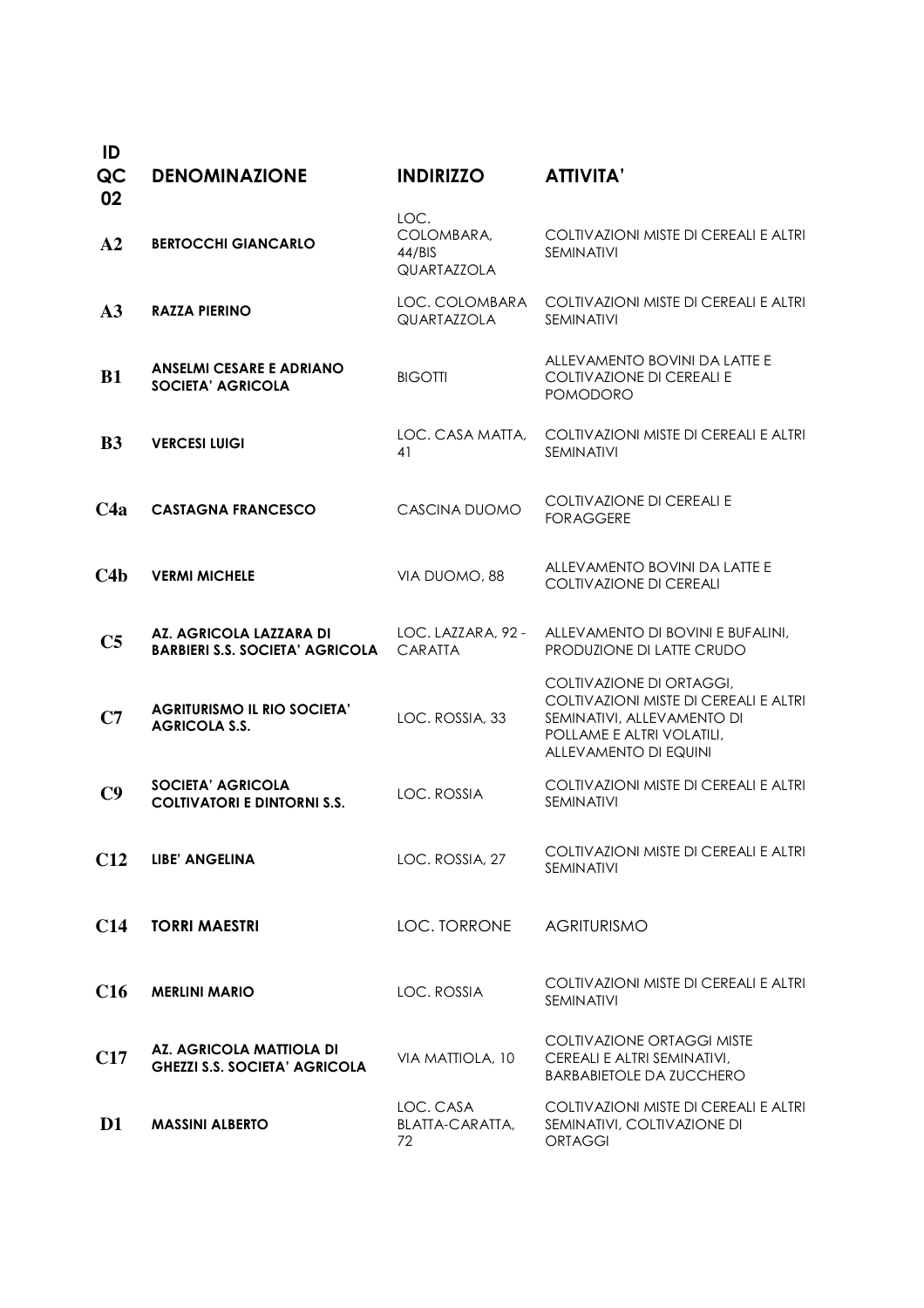| D3               | <b>AZIENDA AGRICOLA BERSANI</b><br><b>AGOSTINO E BERSANI CARLA</b>                | <b>CARATTA</b>                      | <b>COLTIVAZIONE DI CEREALI</b><br>POMODORO E BARBABIETOLA                                        |
|------------------|-----------------------------------------------------------------------------------|-------------------------------------|--------------------------------------------------------------------------------------------------|
| D5a              | <b>GASPARINI ROBERTO</b>                                                          | LOC. CARATTA, 51                    | COLTIVAZIONE DI CEREALI E ORTAGGI                                                                |
| D5b              | <b>IMPRESA AGRICOLA DI ROSSI</b><br><b>GIANCARLO</b>                              | LOC. CARATTA DI<br>ROLLERA, 38      | COLTIVAZIONI MISTE DI CEREALI E ALTRI<br><b>SEMINATIVI</b>                                       |
| D6a              | <b>FERRARI SOCIETA' SEMPLICE</b><br><b>AGRICLA</b>                                | LOC. CARATTA                        | COLTIVAZIONE DI CEREALI E ORTAGGI                                                                |
| D6b              | <b>FERRARI PIERO E GIUSEPPINA</b>                                                 | LOC. CARATTA, 50                    | COLTIVAZIONI MISTE DI CEREALI E ALTRI<br>SEMINATIVI                                              |
| D <sub>6</sub> c | <b>FERRARI ROBERTO E LORENZO</b><br><b>SOCIETA' AGRICOLA</b>                      | LOC. CARATTA, 49                    | COLTIVAZIONE DI ORTAGGI IN PIENA<br><b>ARIA</b>                                                  |
| D <sub>8</sub>   | <b>LUNGACQUE SOCIETA'</b><br><b>AGRICOLA</b>                                      | LOC. CARATTA, 58                    | COLTIVAZIONE MISTA DI CEREALI ED<br><b>ALTRI SEMINATIVI</b>                                      |
| <b>D11</b>       | <b>GASPARINI FILIPPO</b>                                                          | LOC. MOLINAZZO                      | COLTIVAZIONE DI CEREALI E<br>POMODORO<br>(DAL 01.04.1997), ALLEVAMENTO<br><b>BOVINI DA LATTE</b> |
| D <sub>12</sub>  | <b>DAVOLI AMILCARE</b>                                                            | LOC. GEROLO, 64                     | <b>ALLEVAMENTO SUINI</b><br>COLTIVAZIONI MISTE CEREALI E ALTRI<br>SEMINATIVI                     |
| E1               | AZ. AGRICOLA ZANETTI UGO DI<br><b>BRACESCHI MARISA</b>                            | LOC. CAMPASSO.<br>67                | COLTIVAZIONI MISTE DI CEREALI E ALTRI<br><b>SEMINATIVI</b>                                       |
| E <sub>3</sub>   | <b>AZ. AGRICOLA PARTITORE DI</b><br><b>GATTI S.S. SOCIETA' AGRICOLA</b>           | LOC. PARTITORE,<br>54               | COLTIVAZIONI MISTE DI CEREALI E ALTRI<br>SEMINATIVI, ALLEVAMENTO BOVINI                          |
| F1               | LEONARDI CIRILLO E CARLUCCIO                                                      | LOC. PARETO                         | COLTIVAZIONE DI CEREALI                                                                          |
| F2               | <b>BRACESCHI FAUSTO</b>                                                           | LOC. LANZAFAME                      | ALLEVAMENTO BOVINI DA LATTE E<br><b>COLTIVAZIONI DI CEREALI</b>                                  |
| F3               | <b>ARATA LUIGI</b>                                                                | LOC. DUE CASE.<br>151 - SETTIMA     | COLTIVAZIONE DI BARBABIETOLA DA<br><b>ZUCCHERO</b>                                               |
| F4               | <b>PODERE MANGIALUPO SOCIETA'</b><br><b>AGRICOLA</b>                              | VIA BANCHE, 139 -<br><b>SETTIMA</b> | COLTIVAZIONI MISTE DI CEREALI,<br><b>LEGUMI E ORTAGGI</b>                                        |
| F5a              | TERRE DELLA VAL TREBBIA DI<br><b>REPETTI FRATELLI SOCIETA'</b><br><b>AGRICOLA</b> | VIA BANCHE, 139                     | COLTIVAZIONI MISTE DI CEREALI E ALTRI<br><b>SEMINATIVI</b>                                       |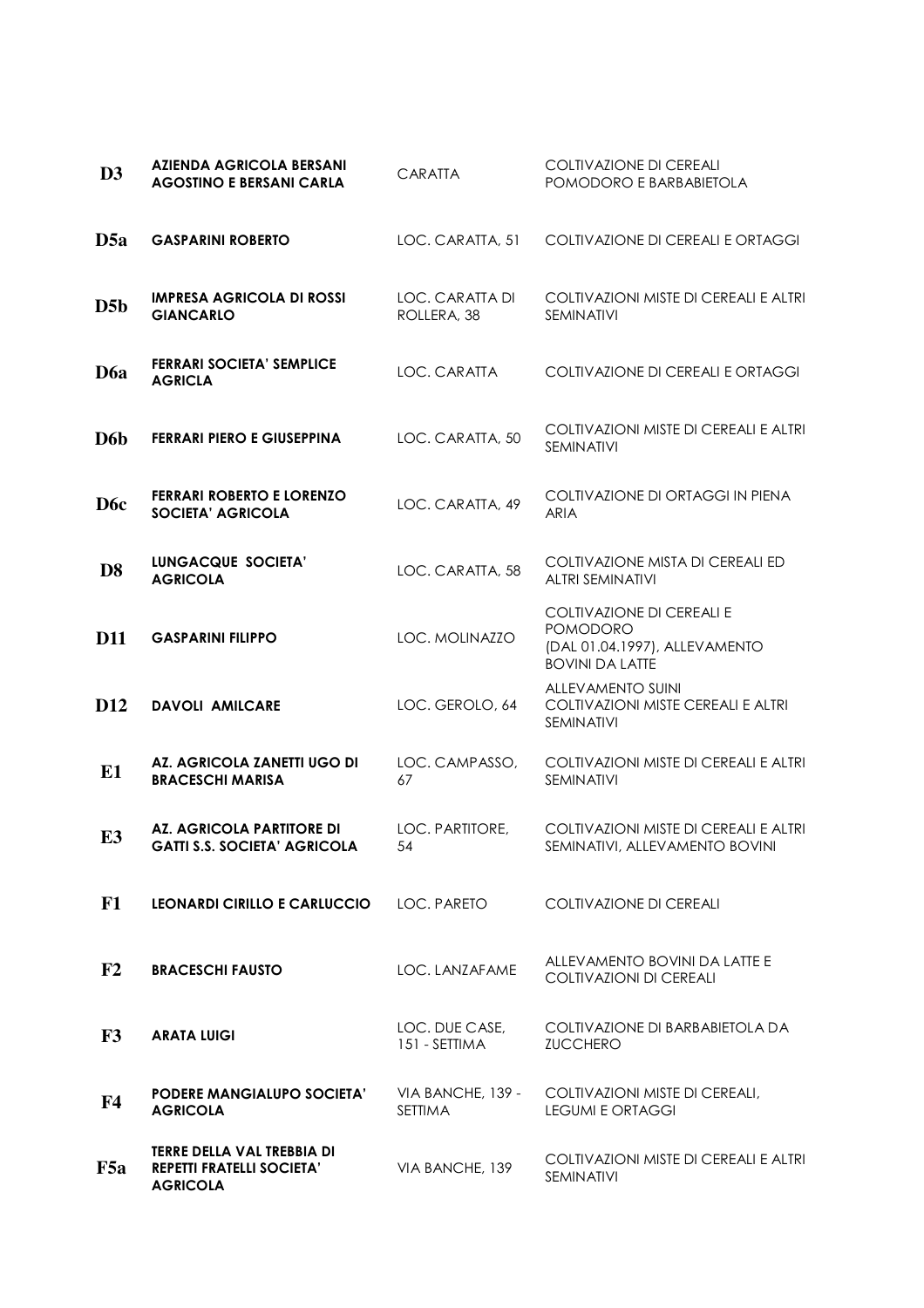| F5b           | <b>REPETTI STEFANO</b>                                       | VIA REGINA, 46 -<br><b>QUARTO</b>   | COLTIVAZIONI MISTE DI CEREALI,<br>LEGUMI DA GRANELLA E SEMI OLEOSI                  |
|---------------|--------------------------------------------------------------|-------------------------------------|-------------------------------------------------------------------------------------|
| F6a           | <b>DATTILINI CARLO</b>                                       | LOC. LANZAFME<br>SOTTO, 8           | COLTIVAZIONI MISTE DI CEREALI E ALTRI<br>SEMINATIVI, ALLEVAMENTO DI BOVINI          |
| F6b           | AZ. AGRICOLA LANZAFAME<br><b>GRANDE DI DATTILINI DANIELE</b> | LOC. LANZAFAME<br>SOTTI, 8          | COLTIVAZIONE DI CEREALI E ORTAGGI                                                   |
| $\mathbf{F7}$ | <b>PELLA ERNESTO</b>                                         | VIA CASANOVA,<br>154 - SETTIMA      | <b>COLTIVAZIONI AGRICOLE ASSOCIATE</b><br>ALL'ALLEVAMENTO DI ANIMALI                |
| <b>F10a</b>   | <b>BERTE' LODOVICO E PAOLA</b><br><b>SOCIETA' AGRICOLA</b>   | LOC.<br><b>CIAVERNASCO</b>          | ALLEVAMENTO BOVINI DA LATTE E<br>COLTIVAZIONE CEREALI E FORAGGERE                   |
| <b>F10b</b>   | <b>MOLINARI NORMA</b>                                        | <b>VIA</b><br>CIAVERNASCO,<br>139   | COLTIVAZIONE DI POMODORO,<br>CEREALI E ALTRI PRODOTTI                               |
| <b>F11a</b>   | <b>ARATA FRATELLI E FIGLI SOCIETA'</b><br><b>AGRICOLA</b>    | <b>CIAVERNASCO</b>                  | ALLEVAMENTO BOVINI DA CARNE E<br>COLTIVAZIONE POMODORO E CEREALI                    |
| F11b          | <b>MAIANO SOCIETA' AGRICOLA</b>                              | LOC.<br>CIAVERNASCO,<br>135         | COLTIVAZIONE DI ORTAGGI IN PIENO<br>CAMPO E COLTIVAZIONE DI CEREALI                 |
| F12           | <b>ARCELLI FONTANA MARCO E</b><br><b>GONELLA ENRICA</b>      | FRAZ.<br><b>CIAVERNASCO</b>         | COLTIVAZIONI MISTE DI CEREALI E ALTRI<br><b>SEMINATIVI</b>                          |
| <b>F13</b>    | <b>TERRE DI SANGIORGIO S.R.L.</b>                            | VIA DUOMO, 128 -<br><b>SETTIMA</b>  | LAVORAZIONE E TRASFORMAZIONE DI<br>PRODOTTI AGROALIMENTARI IN<br><b>GENERE</b>      |
| <b>F15a</b>   | <b>CELLA GIUSEPPE</b>                                        | LOC. BARDINEZZA                     | COLTIVAZIONE DI CEREALI E<br><b>FORAGGERE</b>                                       |
| <b>F15b</b>   | <b>FIORUZZI MARIA CRISTINA</b>                               | <b>CASCINA</b><br><b>BARDINEZZA</b> | ALLEVAMENTO BOVINI DA LATTE,<br>COLTIVAZIONE DI CEREALI, FORAGGI E<br><b>FRUTTA</b> |
| <b>F15c</b>   | AZIENDA AGRICOLA BARDINEZZA<br>S.S.                          | LOC. BARDINEZZA-<br><b>QUARTO</b>   | COLTIVAZIONI AGRICOLE ASSOCIATE<br>ALL'ALLEVAMENTO DI ANIMALI                       |
| <b>F18a</b>   | <b>CABORNI ANNA MARIA</b>                                    | VIA CALCIATI, 33 -<br><b>QUARTO</b> | COLTIVAZIONE DI ORTAGGI E<br><b>POMODORO</b>                                        |
| <b>F18b</b>   | <b>BERTONI GIACOMO</b>                                       | VIA CALCIATI, 33                    | COLTIVAZIONI MISTE DI CEREALI E ALTRI<br><b>SEMINATIVI</b>                          |
| G1            | AZ. AGRICOLA CASTELLAZZO DI<br>RONDA S.S SOCIETA' AGRICOLA   | LOC.<br>CASTELLAZZO, 130            | COLTIVAZIONI MISTE DI CEREALI E ALTRI<br><b>SEMINATIVI</b>                          |